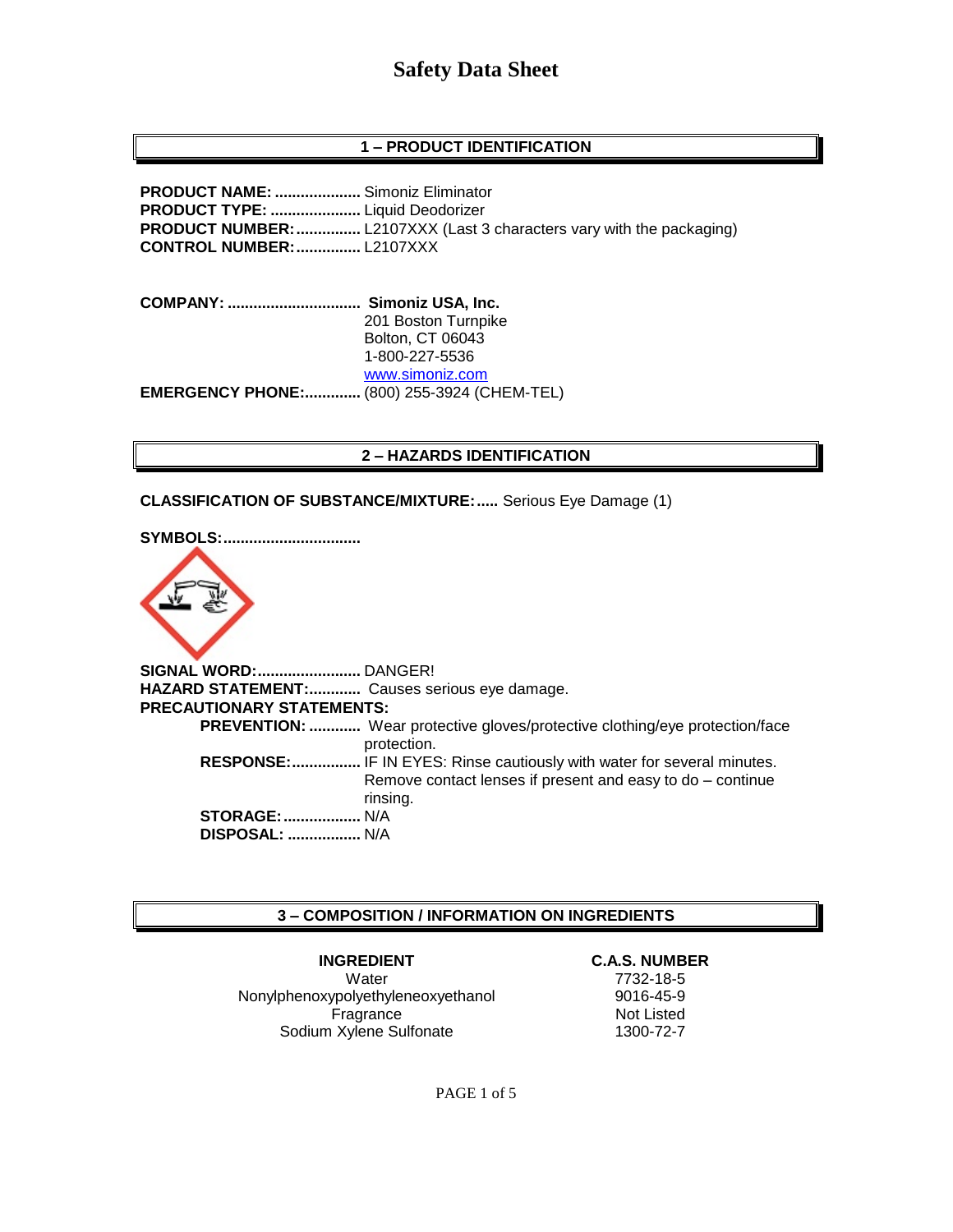Percentages of ingredients are being withheld as trade secret information. This information will be disclosed as necessary to authorized individuals.

# **4 – FIRST-AID MEASURES**

|                        | <b>BREATHING (INHALATION):</b> If victim shows signs of discomfort or irritation, remove to fresh<br>air. If symptoms persist, get immediate medical attention. |
|------------------------|-----------------------------------------------------------------------------------------------------------------------------------------------------------------|
|                        | <b>SWALLOWING (INGESTION): .</b> DO NOT INDUCE VOMITING! Drink a large quantity of water or<br>milk. Do not attempt to give liquids to an unconscious person.   |
|                        | Get immediate medical attention!                                                                                                                                |
| <b>EYES:</b>           | Flush eyes with a large quantity of fresh water for at least 15<br>minutes. Apply ice compresses and GET IMMEDIATE                                              |
|                        | EMERGENCY MEDICAL ATTENTION by an eye specialist. It<br>may be necessary to take victim to a hospital emergency room.                                           |
| <b>SKIN (DERMAL): </b> | Flush from skin and clothing with large amounts of fresh water. If<br>irritation persists, consult physician. Wash contaminated clothing<br>before wearing.     |

### **5 – FIRE-FIGHTING MEASURES**

**FLASHPOINT:...........................** Greater than 200 degrees F.

**EXTINGUISHING MEDIA:.........** Water fog or fine spray. Carbon dioxide, Dry chemical or Alcohol resistant foam.

**SPECIAL FIRE FIGHTING PROCEDURES: ............**Firefighters working in areas where this product is present should be equipped with an approved, fully enclosed SCBA.

**UNUSUAL FIRE AND EXPLOSION HAZARDS:......**None known.

# **6 – ACCIDENTAL RELEASE MEASURES**

**SPILL PROCEDURES:.............** Dike to prevent spillage into streams or sewer systems. Consult local, state and federal authorities. **WASTE DISPOSAL: .................** As recommended by local, state and federal authorities.

# **7 – HANDLING and STORAGE**

**STORAGE:................................** Store in a cool, well ventilated area. Avoid overheating or freezing. **HANDLING:...............................** Under normal use according to label instructions, special protection should not be necessary. Wear eye protection if product is likely to splash.Do not place this product in an unmarked container! Keep away from children! Spilled material is slippery.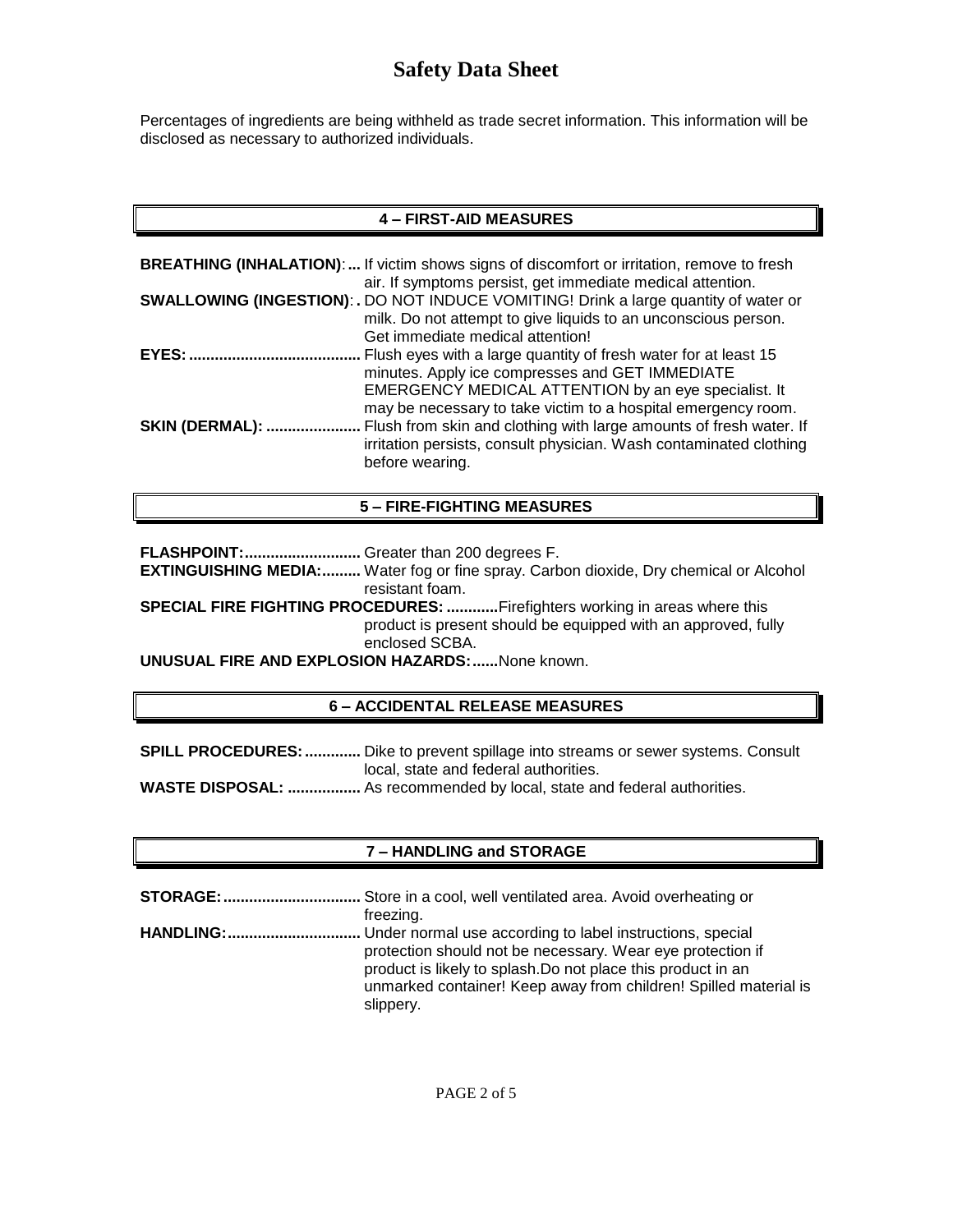# **8 – EXPOSURE CONTROLS / PERSONAL PROTECTION**

| RESPIRATORY PROTECTION: Not usually needed in well-ventilated areas. If needed, use a                                                                                                                                                                                                                                                                                                       | NIOSH approved respirator. |                       |  |
|---------------------------------------------------------------------------------------------------------------------------------------------------------------------------------------------------------------------------------------------------------------------------------------------------------------------------------------------------------------------------------------------|----------------------------|-----------------------|--|
| Nitrile or PVC gloves, and chemical splash goggles.<br><b>PROTECTIVE CLOTHING:</b><br><b>ADDITIONAL MEASURES: </b> Under normal use according to label instructions, special<br>protection should not be necessary. Wear eye protection if<br>product is likely to splash. Do not place this product in an<br>unmarked container! Keep away from children! Spilled material is<br>slippery. |                            |                       |  |
| <b>INGREDIENT</b>                                                                                                                                                                                                                                                                                                                                                                           | <b>C.A.S. NUMBER</b>       | <b>PEL</b>            |  |
| Water                                                                                                                                                                                                                                                                                                                                                                                       | 7732-18-5                  | No limits established |  |
| Nonylphenoxypolyethyleneoxyethanol                                                                                                                                                                                                                                                                                                                                                          | 9016-45-9                  | No limits established |  |

Fragrance Not Listed No limit established Sodium Xylene Sulfonate 1300-72-7 No limits established

#### **9 – PHYSICAL / CHEMICAL PROPERITES**

**APPEARANCE & ODOR: .........** Pink transparent liquid, pleasantly scented.

| ODOR THRESHOLD:  N/A                             |
|--------------------------------------------------|
|                                                  |
| MELTING POINT:  210 degrees F.                   |
| <b>FREEZING POINT:  N/A</b>                      |
| BOILING POINT: 210 degrees F.                    |
| <b>BOILING POINT RANGE: N/A</b>                  |
| FLASHPOINT: Greater than 200 degrees F.          |
| <b>EVAPORATION RATE: N/A</b>                     |
| FLAMMABILITY (solid/gas): N/A                    |
| EXPLOSION LIMITS:  N/A                           |
| VAPOR PRESSURE:  N/A                             |
| VAPOR DENSITY (AIR=1): Greater than 1.           |
| <b>SPECIFIC GRAVITY:  1.01</b>                   |
| <b>SOLUBILITY IN WATER:  Completely soluble.</b> |
| <b>PARTITION COEFFICIENT:  N/A</b>               |
|                                                  |
|                                                  |
| VISCOSITY:  Water thin                           |
|                                                  |

# **10 – STABILITY and REACTIVITY**

**STABILITY:...............................** Stable under normal conditions. **HAZARDOUS DECOMP.:.........** This product not known to polymerize. **INCOMPATIBILITY:..................** Do not mix with other chemicals.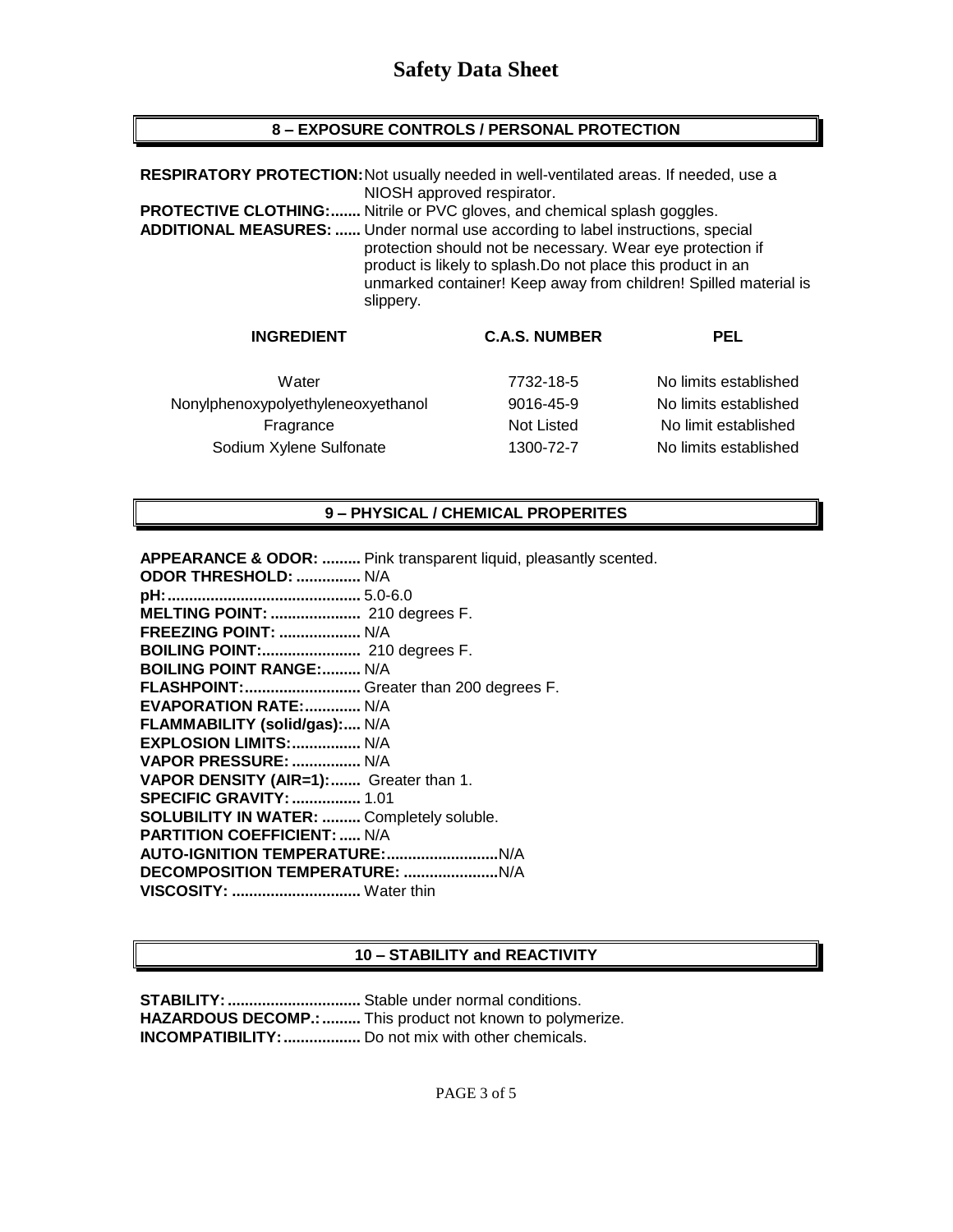# **11 – TOXICOLOGICAL INFORMATION**

**ROUTE(S) OF ENTRY:.............** Inhalation, skin absorption, or ingestion. **LISTED CARCINOGEN: ...........** None over 0.1%. **MEDICAL CONDITION AGGRAVATED:..................**May aggravate pre-existing dermatitis. **INHALATION:............................** Not likely to be inhaled in hazardous amounts. Maintain adequate ventilation in the work area. **INGESTION:..............................** This material can cause irritation or damage to stomach and esophagus. **EYES:........................................** May cause severe eye irritation. **SKIN (DERMAL): ......................** This product may cause irritation or redness of the skin. **ACUTE TOXICITY\* (ORAL):…… ............................. ACUTE TOXICITY\* (DERMAL):.. ............................. ACUTE TOXCITY\* (INHALATION):..........................**

**\***Determined using the additivity formula for mixtures (GHS Purple Book, 3.1.3.6)

### **12 – ECOLOGICAL INFORMATION**

#### **ENVIRONMENTAL FATE AND DISTRIBUTION:** N/A

#### **13 –DISPOSAL CONSIDERATIONS**

**WASTE DISPOSAL: .................** As recommended by local, state and federal authorities.

#### **14 – TRANSPORTATION INFORMATION**

**PROPER SHIPPING NAME:.....** Not D.O.T. regulated. **HAZARD CLASS:...................... UN/NA NUMBER: ..................... PACKAGING GROUP :.............**

# **15 - REGULATIONS**

Contents of this MSDS comply with the OSHA Hazard Communication Standard 29CFR 1910.1200

#### **16 – OTHER INFORMATION**

**NFPA HEALTH: ........................** 1 **NFPA FLAMMABILITY:............** 1 **NFPA REACTIVITY:..................** 0 **NFPA OTHER: ..........................** None